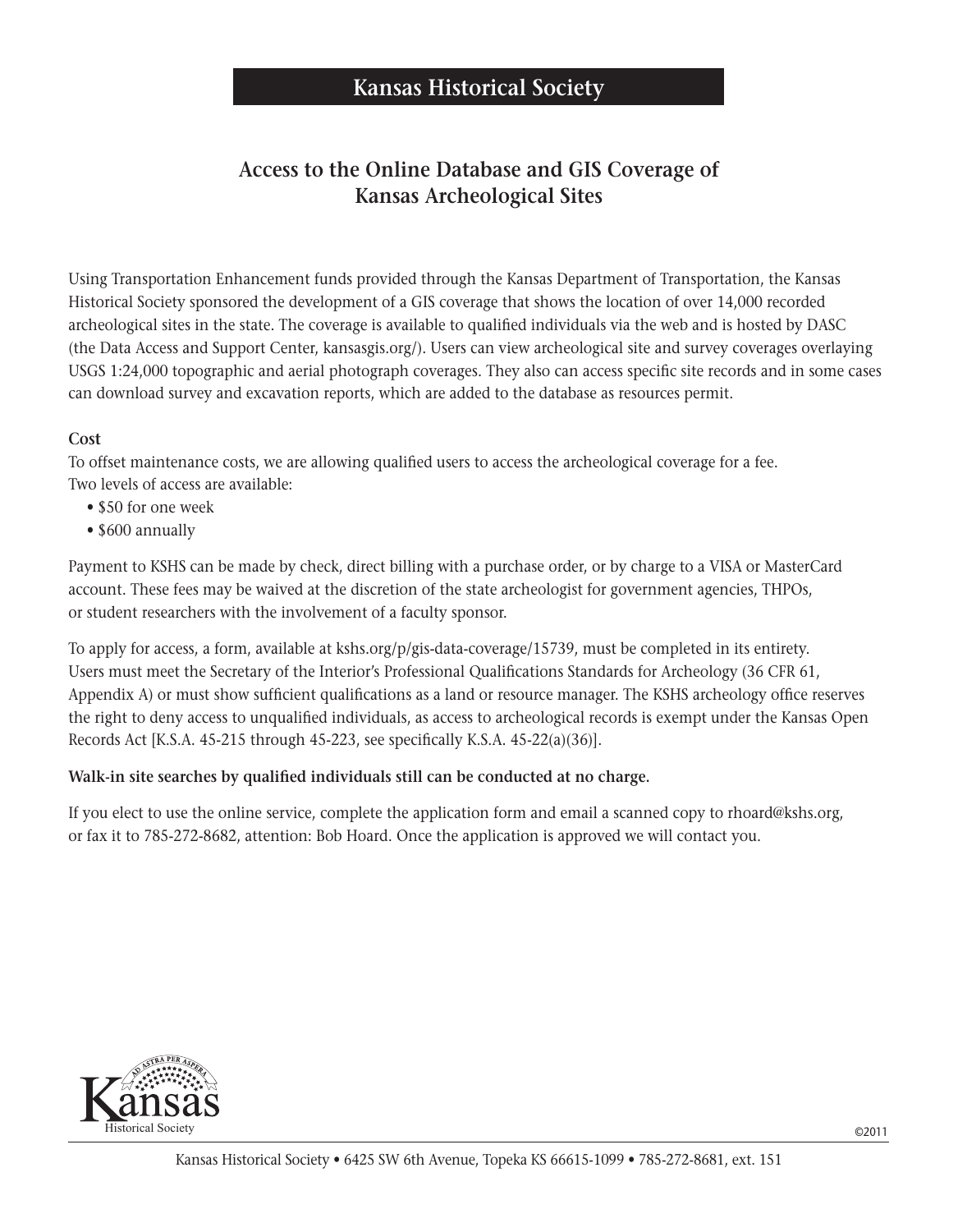### **Kansas Historical Society**

### **Access to the Online Database and GIS Coverage of Kansas Archeological Sites (continued)**

In order to be able to access the GIS coverage and online database you will need to:

 • Register (if you have not done so already) at koufax.kgs.ku.edu/kshs/register.cfm

When your application is accepted, we will set your access. Once we've done this:

- Go to: maps.kansasgis.org/kshs/index.cfm From this address you will access our database to enter site forms and to keep records of your recorded sites. This also is the access portal to the GIS coverage.
- Enter your email and password to enter the system.
- Selecting "View map" for any site record will bring up the GIS coverage, showing the location of the site. Select or deselect layers on the right to make them visible or invisible. If you are having difficulty accessing the files, please contact me (rhoard@kshs.org).

#### **Report a new site or revise an existing site form**

You can enter a new site online.

- We encourage the use of UTM coordinates, but please also include section, township and range information
- Please include an image of a USGS 1:24,000 topographic map showing the site location
- When uploading documents (doc, pdf) and/or photographs (jpg) while entering a site form, please leave spaces and special characters out of the name of the file. **Example: AbbottSite2 rather than Abbott Site #2**.
- If revising an existing site form, please select Revise under Actions in a site form record, do not create a new site form.

#### **Survey and excavation reports online**

We are making efforts to scan survey and excavation reports and attach these documents to the site and survey references so that they can be downloaded. If you need a survey report and cannot access it through the online resources, please contact rhoard@kshs.org. If time and resources permit we will scan it for you and send it via email.

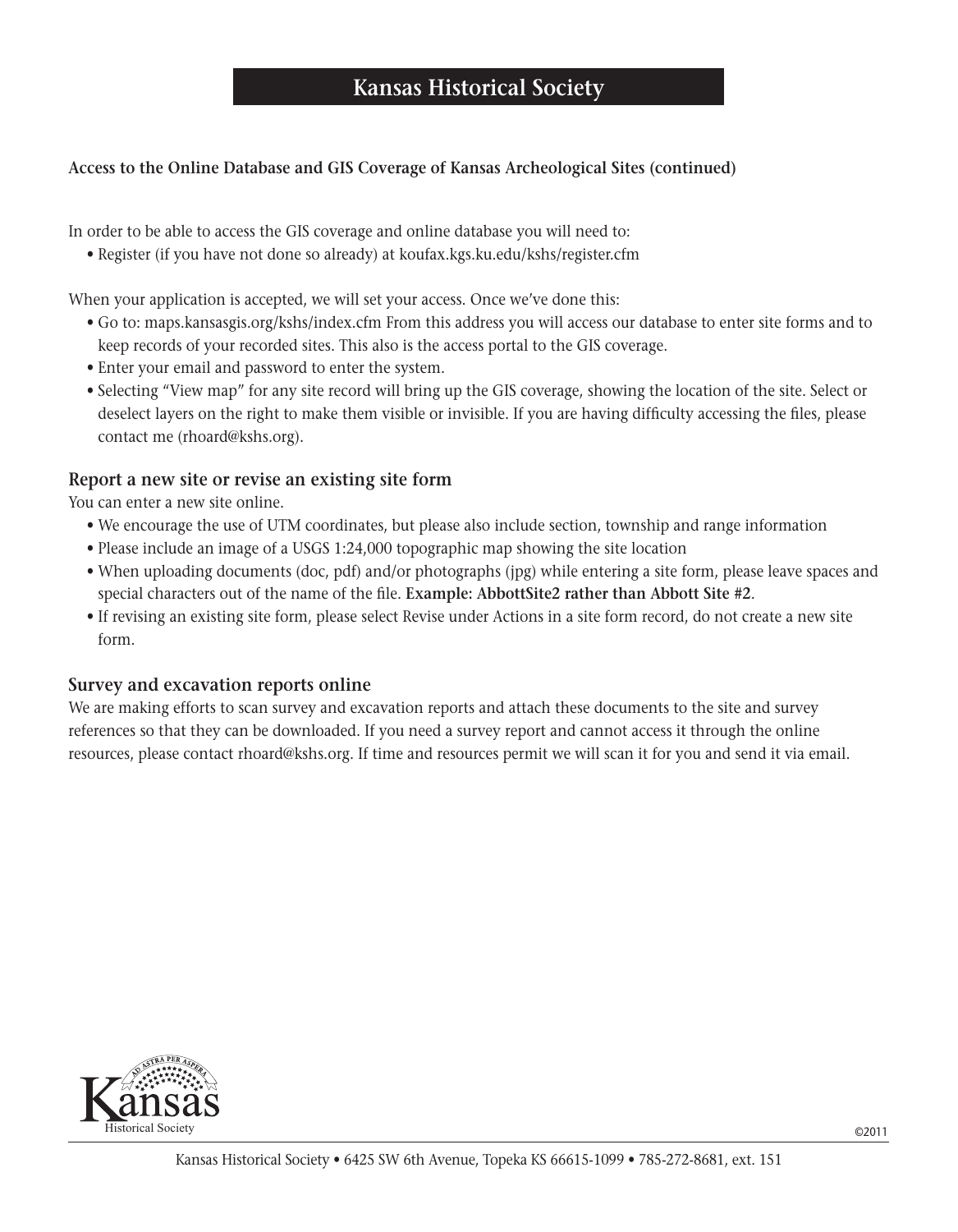# **Kansas Historical Society**

## **Access to the Online Database and GIS Coverage of Kansas Archeological Sites**

|                                                                                                                                                                                                                                | (This will be issued by KSHS) |  |  |
|--------------------------------------------------------------------------------------------------------------------------------------------------------------------------------------------------------------------------------|-------------------------------|--|--|
|                                                                                                                                                                                                                                |                               |  |  |
|                                                                                                                                                                                                                                |                               |  |  |
|                                                                                                                                                                                                                                |                               |  |  |
|                                                                                                                                                                                                                                |                               |  |  |
|                                                                                                                                                                                                                                |                               |  |  |
|                                                                                                                                                                                                                                |                               |  |  |
| Email Land and the contract of the contract of the contract of the contract of the contract of the contract of the contract of the contract of the contract of the contract of the contract of the contract of the contract of |                               |  |  |
| Period of access requested:                                                                                                                                                                                                    |                               |  |  |
| (Fees may be waived for research or governmental work. Contact Bob Hoard at rhoard@kshs.org)                                                                                                                                   |                               |  |  |
| Full state access for one week (\$50)                                                                                                                                                                                          |                               |  |  |
| Full state access for one year (\$600)                                                                                                                                                                                         |                               |  |  |
| Describe your project(s) and how you will utilize the date you are requesting:                                                                                                                                                 |                               |  |  |
|                                                                                                                                                                                                                                |                               |  |  |
| ,我们也不会有什么。""我们的人,我们也不会有什么?""我们的人,我们也不会有什么?""我们的人,我们也不会有什么?""我们的人,我们也不会有什么?""我们的人                                                                                                                                               |                               |  |  |
| ,我们也不会有什么。""我们的人,我们也不会有什么?""我们的人,我们也不会有什么?""我们的人,我们也不会有什么?""我们的人,我们也不会有什么?""我们的人                                                                                                                                               |                               |  |  |
| List your qualifications as they pertain to Secretary of the Interior's Professional Qualifications Standards for<br>Archeology (36 CFR 61, Appendix A) or your responsibilities and a land or resource manager.               |                               |  |  |
| Note to student applicants: Please list your faculty advisor and thier qualifications in this space.                                                                                                                           |                               |  |  |

Please attach a resumé or vitae. A short version will suffice.



\_\_\_\_\_\_\_\_\_\_\_\_\_\_\_\_\_\_\_\_\_\_\_\_\_\_\_\_\_\_\_\_\_\_\_\_\_\_\_\_\_\_\_\_\_\_\_\_\_\_\_\_\_\_\_\_\_\_\_\_\_\_\_\_\_\_\_\_\_\_\_\_\_\_\_\_\_\_\_\_\_\_\_\_\_\_\_\_\_\_\_\_\_\_\_\_\_\_\_\_\_\_\_\_\_ \_\_\_\_\_\_\_\_\_\_\_\_\_\_\_\_\_\_\_\_\_\_\_\_\_\_\_\_\_\_\_\_\_\_\_\_\_\_\_\_\_\_\_\_\_\_\_\_\_\_\_\_\_\_\_\_\_\_\_\_\_\_\_\_\_\_\_\_\_\_\_\_\_\_\_\_\_\_\_\_\_\_\_\_\_\_\_\_\_\_\_\_\_\_\_\_\_\_\_\_\_\_\_\_\_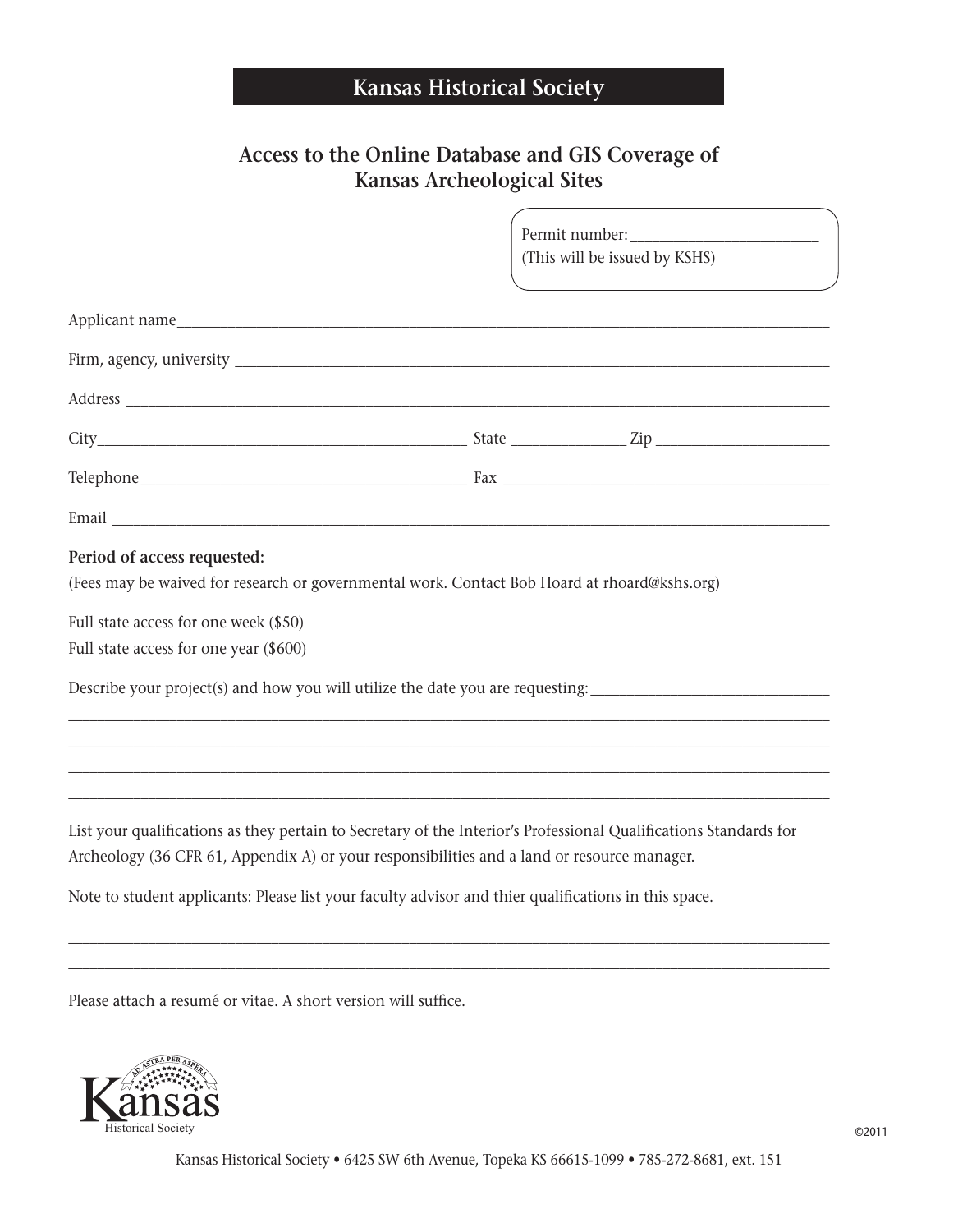### **Access to the Online Database and GIS Coverage of Kansas Archeological Sites**

Completion of this application implies understanding of and agreement with the following:

- $\Box$  You are aware that if you are granted access to archeological site location data, that this information is sensitive and restricted. Misuse or sharing of this data or sharing of passwords will result in an immediate termination of use and denial of future requests for use.
- $\Box$  Professional researchers, independent consultants, and avocational historians and archeologists have compiled this information. The level of observation of site recorders varies, as does site visibility through time. KSHS makes no warranty as to the accuracy or completeness of the data for any purposes.
- $\square$  The absence of cultural resources in KSHS records does not necessarily mean that none are present. It is possible that the area in question has not been systematically surveyed.
- $\Box$  If a search for cultural resources location is undertaken as part of a project that is federally funded, licensed, or permitted, the responsible federal agency is required to allow the Kansas State Historic Preservation Officer (SHPO) the opportunity to comment under Section 106 of the National Historic Preservation Act. Obtaining information on previously recorded cultural resources by archival research or accessing inventory data online does not constitute review under Section 106.
- You are liable for any access fees levied. KSHS or DASC can terminate your access to this data via the World Wide Web given just cause. Neither KSHS nor DASC are responsible for equipment or system failures leading to loss of access. KSHS and DASC will be acknowledged in any report, publication, or presentation that results from access to this data. A copy of a report using this data is requested for the KSHS cultural resources library.

These conditions are subject to change without notice.

Signature\_\_\_\_\_\_\_\_\_\_\_\_\_\_\_\_\_\_\_\_\_\_\_\_\_\_\_\_\_\_\_\_\_\_\_\_\_\_\_\_\_\_\_\_\_\_\_\_\_\_\_\_\_\_\_\_\_\_\_\_\_\_\_\_\_\_\_\_\_\_\_\_\_\_\_\_\_\_\_\_\_\_\_\_\_\_\_\_\_\_\_\_\_\_\_\_

(For web applicants, a JPEG attachment of your signature, or a fax of this signed page will suffice)

Printed name

Contact person: Bob Hoard, Kansas State Archeologist, Kansas Historical Society 6425 SW 6th Avenue, Topeka, KS 66615-1099 785-272-8681, ext. 269 • Fax 785-272-8682 • rhoard@kshs.org